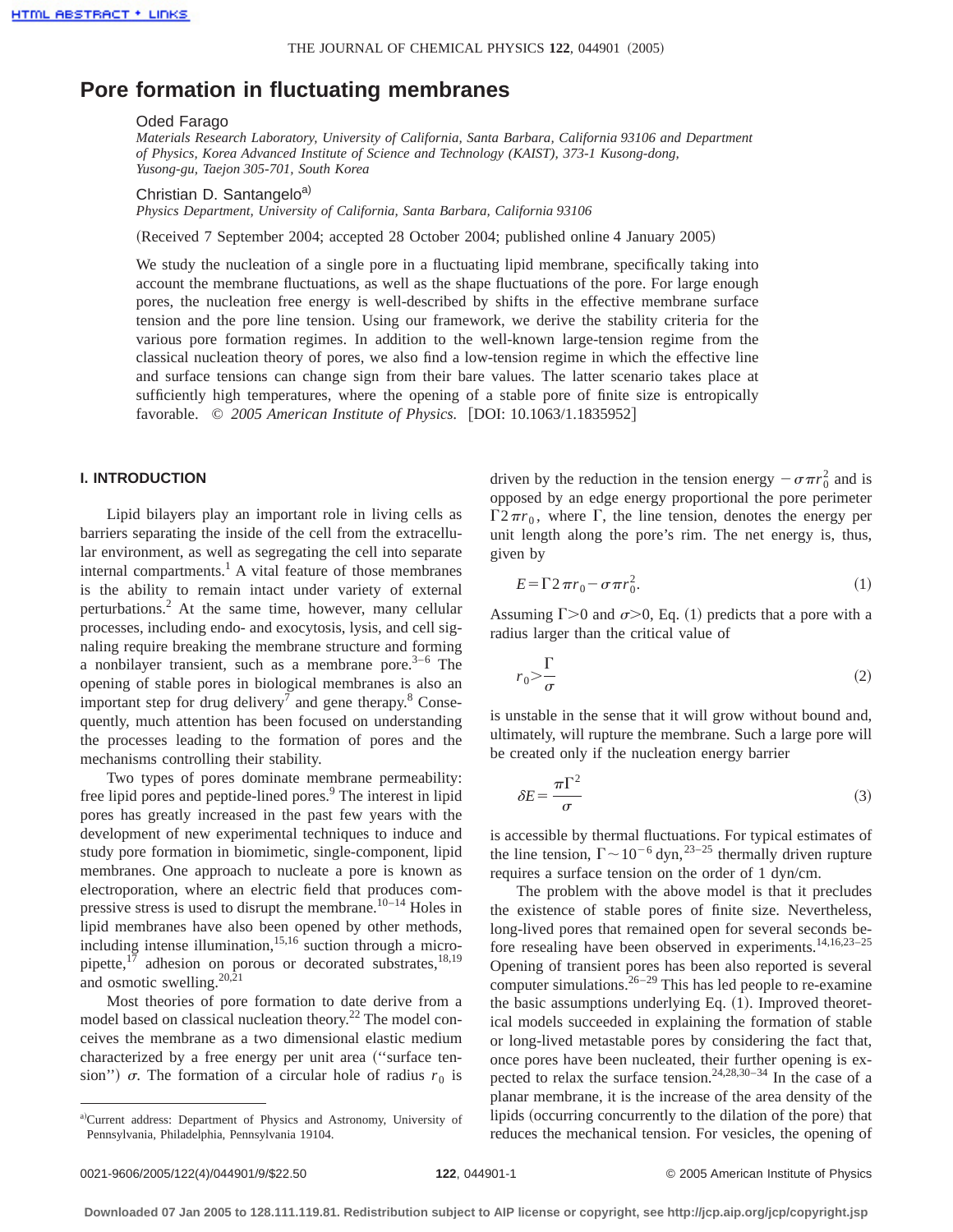a pore allows the internal contents to escape, which reduces the osmotic pressure and the associated Laplace tension.

Most of the theoretical models have so far, however, neglected the effect of membrane fluctuations on the opening and thermodynamic stability of pores. The entropy associated with the shape of the pore has mostly been ignored also. A few recent studies of the entropic contribution to the free energy of nucleating a pore, have led to some new interesting predictions. The most remarkable result has been obtained by Shillcock and Boal $35$  in computer simulations of twodimensional fluid tethered surfaces. They found that pores appeared at zero, and even small negative surface tension. Their interpretation of this surprising finding was that entropy, which favors the formation of noncircular pores, reduces the effective line tension of the pore and makes it negative at sufficiently high temperature. An entirely different fluctuation effect has been discussed by Sens and Safran<sup>36</sup> who considered circular pores, but allowed membrane fluctuations. Their study suggests that positive stress must be applied in order to facilitate the opening of a pore in a fluctuating membrane, and that the nucleation barrier for pore formation is too high to be overcome by thermal fluctuations. More recently,  $we^{37}$  have demonstrated that the primary effect of membrane fluctuations on circular holes is to reduce the effective surface tension, thereby making the opening of a pore more difficult in comparison to the zerotemperature case.

In this paper, we carry out a statistical mechanical analysis of pore formation in bilayer membranes. Membrane elasticity is described by the Helfrich Hamiltonian, which includes the curvature energy and a surface tension term. A line tension term is introduced to account for the energetic penalty at the pore edge. We calculate the free energy for nucleating a single pore, systematically taking into account both membrane fluctuations and the entropy due to pore shape. We show that, for large enough pores, the pore nucleation free energy takes the form of Eq.  $(1)$ , with the surface and line tensions replaced by their effective (renormalized) values,  $\sigma_{\text{eff}}$  and  $\Gamma_{\text{eff}}$ . The effective coefficients are usually smaller than the bare counterparts and, at high enough temperatures, may even be negative. When  $\Gamma_{\text{eff}}$  < 0, the opening of a stable pore becomes entropically favored and may occur in weakly stressed membranes. The size of a thermal pore can be varied by changing the tension applied on the membrane.

The paper is organized as follows: The system Hamiltonian is constructed in Sec. II. We show that Eq.  $(1)$  for the energy should be augmented by terms representing corrections due to the pore's shape and membrane's height fluctuations. Tracing over the relevant variables yields the corresponding free energy. The derivation of the free energy is presented in Secs. III and IV, in which the thermal corrections to the surface and line tensions are calculated. In Sec. V we discuss our results and suggest some possible further extensions of the present study.

## **II. DERIVATION OF THE HAMILTONIAN**

We consider a bilayer membrane consisting of *N* lipids that spans a planar circular frame of total area  $A_p = \pi L_p^2$ , in



FIG. 1. Schematic microscopic models for hydrophobic (a) and hydrophilic (b) pores. For a hydrophilic pore, the boundary actually joins the two monolayers of the lipid membrane.

which a quasicircular pore has been formed. For a nearly flat membrane with arbitrary parametrization  $X(x1,x2)$ , the Helfrich Hamiltonian is given by

$$
\mathcal{H} = \int_M dx_1 dx_2 \sqrt{g} \bigg[ \sigma + \frac{\kappa}{2} H^2 + \overline{\kappa} K \bigg],\tag{4}
$$

where *g* is the determinant of the metric tensor  $g_{\alpha\beta} = \partial_{\alpha}X$  $\cdot \partial_{\beta}X$ , while *H* and *K* denote the total and Gaussian curvatures, respectively. The elastic coefficients appearing in the Helfrich Hamiltonian are the surface tension  $\sigma$ , the bending rigidity  $\kappa$ , and the Gaussian rigidity  $\bar{\kappa}$ . We assume that the bilayer membrane is symmetric with no spontaneous curvature. The integration in Eq.  $(4)$  is carried over the twodimensional manifold *M*, representing the surface of the membrane.

### **A. Gaussian curvature**

Understanding the contribution of the Gaussian curvature term [last term in Eq.  $(4)$ ] to the free energy requires looking at the structure of the membrane on the molecular level. Two distinct models of pores have been discussed in the literature and are shown schematically in Fig. 1. Figure  $1(a)$  depicts a cylindrical pore where the lipids in the vicinity of the pore remain oriented parallel to the membrane surface. Such a pore is called ''hydrophobic,'' and the origin of the pore line tension is the energy due to the exposure of the tails of the lipids at pore's rim to water. The other case is of a "hydrophilic" pore, shown in Fig.  $1(b)$ , where the lipids curve at the pore's rim thus shielding their hydrophobic parts from the aqueous contact. The line tension of a hydrophilic pore is due to the curvature energy involved in the reorientation of end molecules.

The Gaussian curvature term in the Helfrich Hamiltonian is calculated differently for hydrophobic and hydrophilic pores. For hydrophobic pores, this term reduces to an integral of the geodesic curvature on the pore boundary.<sup>38</sup> A similar situation is encountered in the case of proteins and other membrane inclusions, where the orientation of the lipids at the membrane-inclusion boundary is determined by the structure of the protein. $37$  The change in the Gaussian curvature in that case is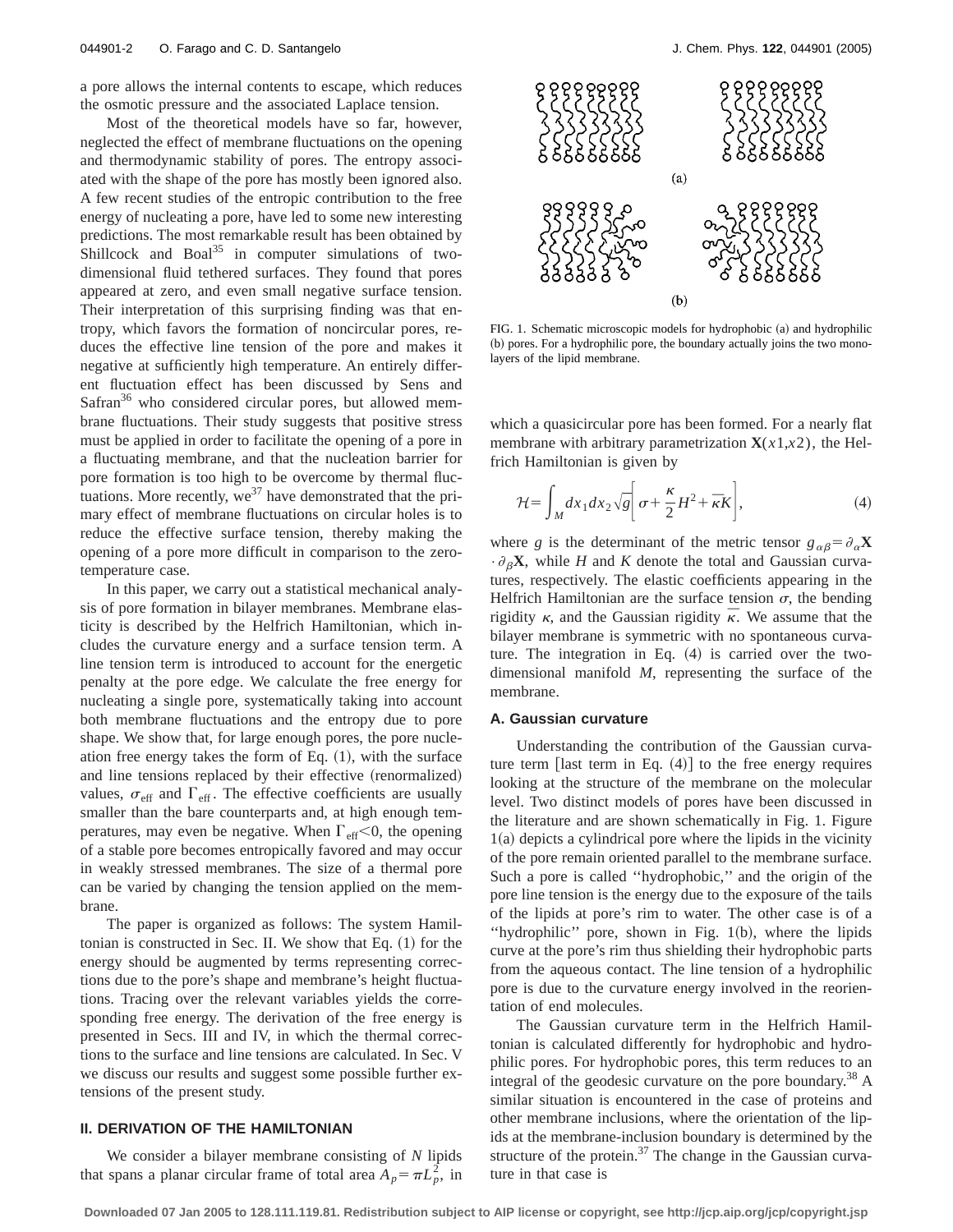$$
\Delta \mathcal{H}_{\text{gauss}} = 2 \pi \bar{\kappa} (\cos \Omega - 1),\tag{5}
$$

where  $\Omega$  is the contact angle along the boundary.

The case of a hydrophilic pore, on the other hand, is more subtle. Each of the two monolayers making up a bilayer can have an associated Helfrich energy, and the two monolayers are joined at the pore boundary. This, however, does not present a topological boundary and, therefore, there is no integral of the geodesic curvature. The opening of a hydrophilic pore results in a contribution to the Hamiltonian due to the change in topology: The bilayer is topologically a sphere (if we assume both bilayers are linked at the outer radius  $L_p$ ), which changes genus upon the opening of a pore, becoming a torus. For a manifold without boundary, the Gauss–Bonnet theorem ensures that the total Gaussian curvature is a topological invariant and thus measures, to some extent, the global properties of the membrane. The change in Gaussian curvature energy due to the formation of a hydrophilic pore is given by

$$
\Delta \mathcal{H}_{\text{gauss}} = -4\,\pi\,\bar{\kappa}.\tag{6}
$$

The Gaussian curvature modulus may take both positive or negative values, hence leading to either an increase  $(\bar{\kappa})$  $(6)$  or decrease ( $\bar{k}$ >0) in the energy upon the opening of a pore. Strict comparison with classical nucleation theory  $Eq.$  $^{11}$  is possible only for  $\bar{k}=0$  and, therefore, we will restrict  $^{11}$ the following discussion to this special case. The Gaussian curvature term can be interpreted as an additional contribution that lowers or raises the free energy depending on the sign of  $\bar{\kappa}$ . This contribution is independent of the pore size. It will influence the probability of opening a small nucleation pore, but will have no effect on the size to which metastable long-lived pores grow.

## **B. Membrane fluctuation energy**

The first two terms of the Helfrich Hamiltonian  $(4)$  are local in character. Therefore, the above argument regarding the absence of boundaries in a porous membrane fails, and the pore can be treated as if representing the inner membrane boundary. In order to study the statistical mechanical behavior of the membrane, we define a coordinate system  $(r, \theta)$  $=(r_0 \le r \le L_n, 0 \le \theta \le 2\pi)$  in which the pore is described by a curve of constant  $r=r_0$ ,

$$
\mathbf{X}(r,\theta) = [r\cos(\theta) + \eta_x(r,\theta)]\hat{x} + [r\sin(\theta) + \eta_y(r,\theta)]\hat{y}
$$
  
+  $h(r,\theta)\hat{z}$ . (7)

The function  $h(r, \theta)$  represents the height of the membrane above some flat reference plane. The function  $r \cos(\theta) \hat{x}$  $+r\sin(\theta)\hat{y}+\eta(r,\theta)$  is a mapping from coordinates  $(r,\theta)$  in which the membrane pore will be circular, to points in threedimensional space in which the pores will have an arbitrary shape (see Fig. 2). Thus,  $\eta(r_0, \theta)$  is a measure of the deviation of the pore from having a circular projected area, which we will assume to be small. Our choice or  $r_0$ , which we will *define* as the radius of the quasicircular pore, is made by equating the projected area of the pore to  $\pi r_0^2$ . More specifically, we will require that  $\eta$  satisfies the following boundary conditions (BCs):



FIG. 2. The mapping  $\mathbf{X}(r,\theta)$  takes a flat reference plane containing a circular pore into a curved nearly flat membrane with a hole of nearly circular projected area.

$$
\hat{\theta} \cdot \boldsymbol{\eta}(\boldsymbol{r}_0, \theta) = 0,\tag{8}
$$

$$
\int_0^{2\pi} d\theta [r_0 + \hat{r} \cdot \pmb{\eta}(r_0, \theta)]^2 = \pi r_0^2.
$$
 (9)

On the outer (frame) boundary we set

$$
\eta(L_p, \theta) = 0. \tag{10}
$$

With the embedding defined by Eq.  $(7)$  we have, keeping terms up to quadratic order in  $\eta$  and  $h$ ,

$$
g_{rr} = 1 + 2\hat{r} \cdot \partial_r \boldsymbol{\eta} + (\partial_r \boldsymbol{\eta})^2 + (\partial_r h)^2,
$$
  
\n
$$
g_{r\theta} = \hat{r} \cdot \partial_\theta \boldsymbol{\eta} + r \hat{\theta} \cdot \partial_r \boldsymbol{\eta} + \partial_r h \partial_\theta h + \partial_r \boldsymbol{\eta} \cdot \partial_\theta \boldsymbol{\eta},
$$
\n(11)  
\n
$$
g_{\theta\theta} = r^2 + 2r \hat{\theta} \cdot \partial_\theta \boldsymbol{\eta} + (\partial_\theta \boldsymbol{\eta})^2 + (\partial_\theta h)^2,
$$

for the metric, thus giving us after a lengthy but straightforward calculation

$$
\sqrt{g} \approx r[1 + \frac{1}{2}(\nabla h)^2 + \nabla \cdot \pmb{\eta} + \nabla \cdot \pmb{\eta}_2],
$$
\n(12)

where

$$
\eta_2 = (\eta_x \partial_\theta \eta_y)(\hat{r}/r) - (\eta_x \partial_r \eta_y)\hat{\theta}.
$$
 (13)

One also finds that to lowest order the total curvature is given by

$$
H = \frac{1}{\sqrt{g}} \partial_{\alpha} (\sqrt{g} g^{\alpha \beta} \partial_{\beta} \mathbf{X}) \approx \hat{z} \nabla^2 h + \mathcal{O}(h^2, \eta^2). \tag{14}
$$

Substituting Eqs.  $(12)$  and  $(14)$  into Eq.  $(4)$  and keeping terms up to quadratic order in  $\eta$  and *h*, we find

$$
\mathcal{H} = \sigma \pi (L_p^2 - r_0^2) + \frac{1}{2} \int dr d\theta r [\sigma (\nabla h)^2 + \kappa (\nabla^2 h)^2]
$$

$$
+ \int dr d\theta r \sigma [\nabla \cdot \pmb{\eta} + \nabla \cdot \pmb{\eta}_2]. \tag{15}
$$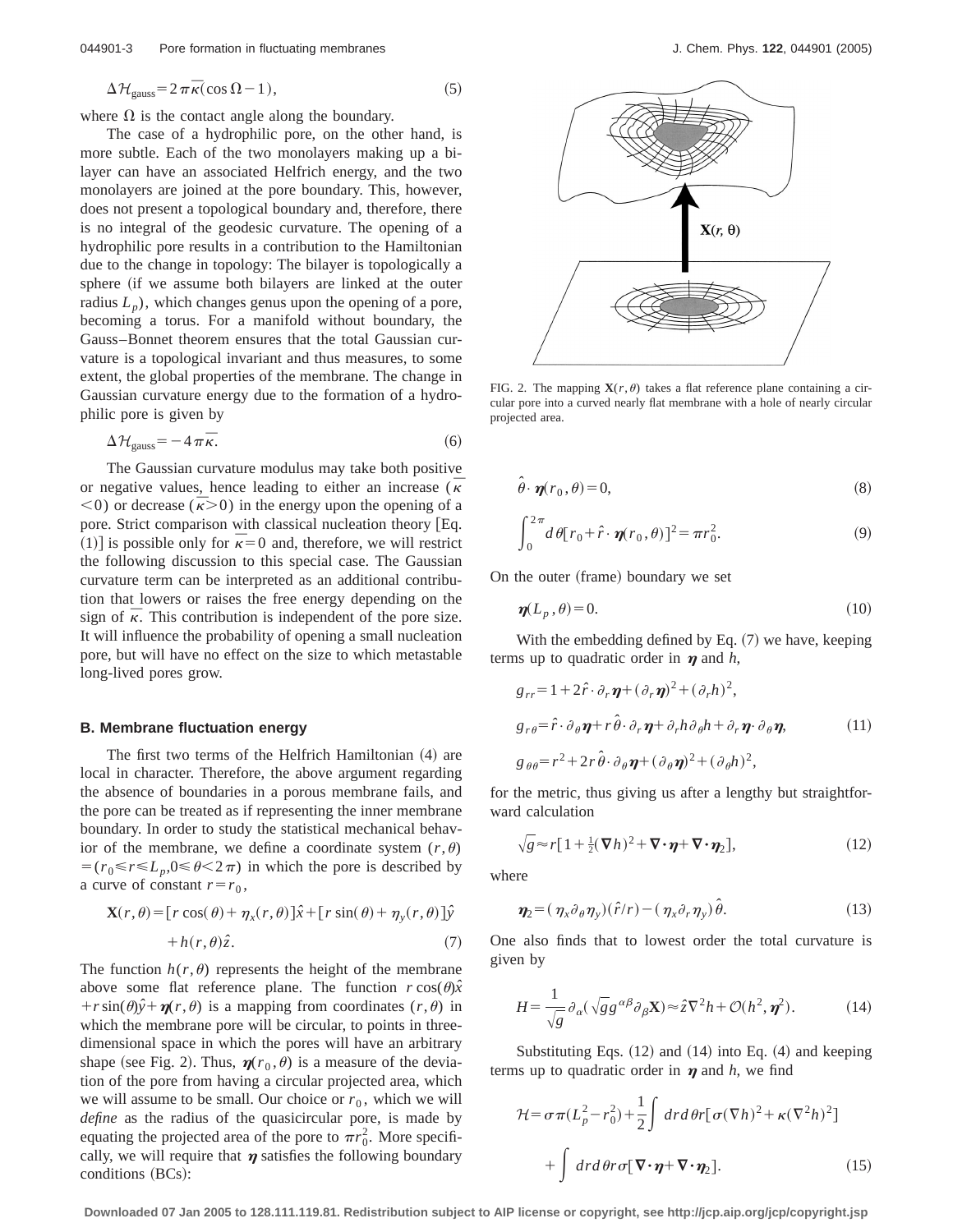The last integral in the above Hamiltonian can be converted into a line integral by the application of the divergence theorem. Using Eqs.  $(8)$ ,  $(10)$ , and  $(13)$  we arrive, after some calculation, to the following form:

$$
\mathcal{H} = \sigma \pi (L_p^2 - r_0^2) + \frac{1}{2} \int dr d\theta r [\sigma (\nabla h)^2 + \kappa (\nabla^2 h)^2]
$$

$$
- \frac{\sigma}{2} \int_0^{2\pi} d\theta [\hat{r} \cdot \eta(r_0, \theta)]^2 - \sigma r_0 \int_0^{2\pi} d\theta \hat{r} \cdot \eta(r_0, \theta). \tag{16}
$$

An important feature of Eq. (16) is that, *to quadratic order*, the dependence of the Hamiltonian on  $h(r, \theta)$  and  $\eta(r, \theta)$ decouples completely. Also, notice that Eq. (16) depends only on the boundary value of  $\eta$ . This is a consequence of the fact that away from the boundary,  $\eta$  is merely a transformation of coordinates under which the Helfrich Hamiltonian should be invariant. We will henceforth use the scalar function  $\eta(\theta)$  to denote the boundary values of the mapping  $\eta(r,\theta)$ , i.e.,  $\eta(\theta) \equiv \hat{r} \cdot \eta(r_0,\theta)$ . Using BC (9) of  $\eta(\theta)$ , we find out that the last two terms of Eq.  $(16)$  cancel each other. This leaves us with  $\mathcal{H} = \sigma \pi (L_p^2 - r_0^2) + \mathcal{H}_h$ , where

$$
\mathcal{H}_h \equiv \frac{1}{2} \int dr d\theta r [\sigma(\nabla h)^2 + \kappa (\nabla^2 h)^2]. \tag{17}
$$

The Laplacian in the height-dependent Hamiltonian  $(17)$ requires that we have two BCs on each boundary. On the outer boundary  $(r=L_p)$  we impose the BCs,

$$
h(L_p) = 0 \quad \text{and} \quad \nabla^2 h(L_p) = 0. \tag{18}
$$

The first BC corresponds to a membrane which is attached to a static frame on its external perimeter. The second is obtained by considering the discrete version of the Helfrich surface Hamiltonian and requiring that in the continuum limit, the same equation describes the motion of the boundary and bulk elements. The BCs on the inner boundary (*r*  $=r_0$ ) are quite similar,

$$
h(r_0, \theta) = H(\theta) \quad \text{and} \quad \nabla^2 h(r_0) = 0,\tag{19}
$$

with the only difference that the height is set to  $H(\theta)$  rather than vanishes. The vector

$$
\mathbf{Y}(\theta) \equiv \mathbf{X}(r_0, \theta) = [r_0 + \eta(\theta)]\hat{r} + H(\theta)\hat{z},\tag{20}
$$

depicts the locus of the pore boundary in the 3D embedding space. Note that in the case of a membrane inclusion of radius  $r_0$ , the second BC in Eq. (19) should be replaced by  $-\hat{n} \cdot \nabla h(r_0, \theta) = \partial h(r_0, \theta)/\partial r = H'(\theta)$  where the contact slope,  $H'$ , depends on the geometry and the tilt angle of the inclusion.<sup>37</sup>

We proceed by writing the height function as  $h=h_0$  $f$ , where  $h_0$  is the extremum of Hamiltonian (17), i.e.,

$$
-\sigma \nabla^2 h_0 + \kappa \nabla^4 h_0 = 0,\tag{21}
$$

subject to the BCs that

$$
h_0(L_p) = 0, \quad \nabla^2 h_0(L_p) = 0,
$$
  
\n
$$
h_0(r_0, \theta) = H(\theta), \quad \nabla^2 h_0(r_0) = 0.
$$
\n(22)

Equations  $(19)$  and  $(22)$  imply that the function *f*, which depicts the fluctuations around the equilibrium profile  $h_0$  satisfies

$$
f(L_p) = 0, \quad \nabla^2 f(L_p) = 0,
$$
  
\n
$$
f(r_0) = 0, \quad \nabla^2 f(r_0) = 0.
$$
\n(23)

Hamiltonian  $(17)$  can be thus written as

$$
\mathcal{H}_h(h_0 + f) = \int dr d\theta r \left\{ \frac{1}{2} [\sigma (\nabla h_0)^2 + \kappa (\nabla^2 h_0)^2] + [\sigma \nabla h_0 \cdot \nabla f + \kappa \nabla^2 h_0 \nabla^2 f] + \frac{1}{2} [\sigma (\nabla f)^2 + \kappa (\nabla^2 f)^2] \right\}.
$$
\n(24)

For the cross term (second term in  $\mathcal{H}_h$ ) we obtain, upon integration by parts,

$$
\int d\mathbf{r} d\theta \mathbf{r} [\sigma \nabla h_0 \cdot \nabla f + \kappa \nabla^2 h_0 \nabla^2 f]
$$
\n
$$
= \int d\mathbf{r} d\theta \mathbf{r} [-\sigma \nabla^2 h_0 + \kappa \nabla^4 h_0] f
$$
\n
$$
+ \int_{\partial M} \kappa \nabla^2 h_0(\hat{n} \cdot \nabla) f + \int_{\partial M} (\hat{n} \cdot \nabla) [\sigma h_0 - \kappa \nabla^2 h_0] f,
$$
\n(25)

where the last two integrals in the above equation are performed on the boundaries of the system. The boundary terms in Eq.  $(25)$  vanish due to the BCs  $(22)$  and  $(23)$ , while the bulk term vanishes due to Eq.  $(21)$ .

Without the cross term in Eq.  $(24)$ , the height-dependent Hamiltonian takes the simple form  $\mathcal{H}_h(h_0+f) = \mathcal{H}_h(h_0)$  $+H_h(f)$ , where the energies associated with  $h_0$  (the equilibrium term) and  $f$  (fluctuation term) completely decouple. Integrating both terms by parts twice, we find expressions similar to Eq. (25), where  $h_0$  is replaced by  $f$  (in the fluctuation term) or vice versa (equilibrium term). In the former, the boundary terms vanish due to Eq.  $(23)$  and we are left with

$$
\mathcal{H}_h(f) = \int dr d\theta r \frac{1}{2} [\sigma(\nabla f)^2 + \kappa(\nabla^2 f)^2].
$$
 (26)

In the latter, the bulk term is eliminated by virtue of Eq.  $(21)$ . Considering the BCs on  $h_0$  (22), one can easily find that

$$
\mathcal{H}_h(h_0) = \frac{1}{2} \int_0^{2\pi} d\theta r_0 H(\theta) \left. \frac{\partial (\kappa \nabla^2 h_0 - \sigma h_0)}{\partial r} \right|_{r_0}.
$$
 (27)

In a manner similar to the last two terms in Eq.  $(16)$ , the last result demonstrates that contributions to the Hamiltonian due to the pore can only appear through boundary (line) integrals.

#### **C. Pore line tension**

An additional contribution to the free energy is due to the line tension of the pore, which arises from the curvature and packing of the lipid molecules at the pore boundary (Fig. 1). The pore's shape is depicted by the curve  $\mathbf{Y}(\theta)$  (20), and the line tension energy is given by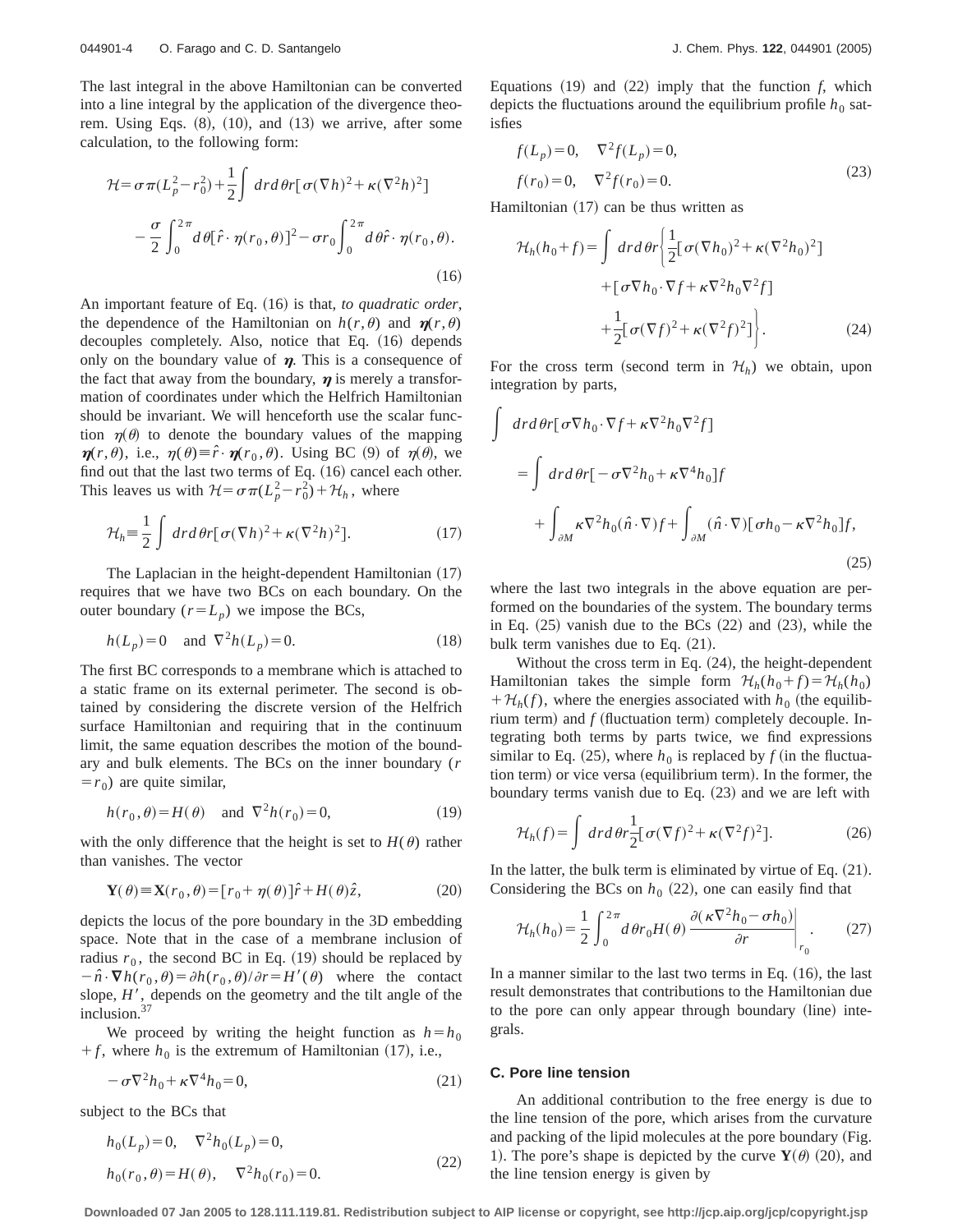

FIG. 3. The free energy  $\Delta F_s$  as a function of the pore's radius for  $\kappa$  $=10k_BT$  and various values of  $\sigma_0$ . The inset to graph (a): a log–log plot of the numerical results for  $\sigma_0=0$ . The slope of the straight dotted line is 2.

$$
\Gamma \int_0^{2\pi} d\theta \sqrt{(d\mathbf{Y}(\theta)/d\theta)^2}
$$
  
\n
$$
\approx \Gamma 2\pi r_0 + \Gamma \int_0^{2\pi} d\theta \eta(\theta) + \frac{\Gamma}{2r_0} \int_0^{2\pi} d\theta [(dH(\theta)/d\theta)^2 + (d\eta(\theta)/d\theta)^2],
$$
\n(28)

where  $\Gamma$  is the line tension coefficient, i.e., the edge energy per unit length.

#### **D. The full Hamiltonian**

Collecting expressions  $(16)$ ,  $(26)$ ,  $(27)$ , and  $(28)$ , we find that the Helfrich Hamiltonian (excluding the Gaussian curvature term) can be written as the sum of two terms:

$$
\mathcal{H} = \mathcal{H}_s + \mathcal{H}_l. \tag{29}
$$

The first term is the surface Hamiltonian associated with the membrane fluctuations:

$$
\mathcal{H}_s = \sigma \pi (L_p^2 - r_0^2) + \frac{1}{2} \int dr d\theta r [\sigma (\nabla f)^2 + \kappa (\nabla^2 f)^2].
$$
\n(30)

The second is the inner boundary term, consisting of the various contributions to the energy due to the pore

$$
\mathcal{H}_{l} = \Gamma 2 \pi r_{0} + \frac{1}{2} \int_{0}^{2\pi} d\theta \left\{ \left[ 2\Gamma \eta(\theta) + \frac{\Gamma}{r_{0}} \left( \frac{d\eta(\theta)}{d\theta} \right)^{2} \right] + \left[ \frac{\Gamma}{r_{0}} \left( \frac{dH(\theta)}{d\theta} \right)^{2} + r_{0} H(\theta) \frac{\partial (\kappa \nabla^{2} h_{0} - \sigma h_{0})}{\partial r} \Big|_{r_{0}} \right] \right\}.
$$
\n(31)

#### **III. SURFACE TENSION**

In calculating the contribution of the surface Hamiltonian  $(30)$  to the free energy, we follow the procedure described in our previous manuscript on membrane inclusions.<sup>37</sup> We fix  $H(\theta)$  and  $\eta(\theta)$  and integrate over the membrane fluctuations *f* first. We will integrate over the remaining fields in Sec. IV. The integration over the field *f* is performed by expanding in a series of eigenfunctions  $f_{m,n}(r)$  of the operator  $\mathcal{L}\equiv -\sigma \nabla^2 + \kappa \nabla^4$ :  $f(r,\phi)$  $= \sum_{m,n} A_{m,n} f_{m,n}(r) e^{im\phi}$ . The functions  $f_{m,n}(r)$  can be written as the linear combination of the Bessel functions,  $J_m(r)$ and  $Y_m(r)$ , of the first and second kinds of order *m*, and the modified Bessel functions of the first and second kinds of order *m*,  $K_m(r)$  and  $I_m(r)$ :

$$
f_{m,n}(r) = AJ_m(\lambda_1^{m,n}r) + BY_m(\lambda_1^{m,n}r) + CK_m(\lambda_2^{m,n}r) + DI_m(\lambda_2^{m,n}r),
$$
 (32)

where the  $\lambda_i$  ( $i=1,2$ ) are the positive solutions of  $(-1)^{i+1}\sigma(\lambda_i^{m,n})^2 + \kappa(\lambda_i^{m,n})^4 = \mu_{m,n}$ , and  $\mu_{m,n}$  is the eigenvalue corresponding to the function  $f_{m,n}(r)$ :  $\mathcal{L}f_{m,n}(r)$  $=$   $\mu_{m,n} f_{m,n}(r)$ .

Applying the BCs (23) at  $r_0$  and  $L_p$ , we derive the eigenvalue equation

$$
J_m(\lambda_1^{m,n}r_0)Y_m(\lambda_1^{m,n}L_p) - J_m(\lambda_1^{m,n}L_p)Y_m(\lambda_1^{m,n}r_0) = 0.
$$
\n(33)

Although this eigenvalue equation is different from the one we had in Ref. 37, the asymptotic behavior of the eigenvalues is the same. In the long wavelength limit,  $\lambda_1^{m,n} r_0 \ll |m|$ , Eq.  $(33)$  reduces to the eigenvalue equation in the absence of pores

$$
J_m(\lambda_1^{m,n}L_p) = 0.
$$
\n<sup>(34)</sup>

This is a manifestation of the fact that modes with characteristic lengths much larger than the pore radius are hardly perturbed by its presence. In the opposite limit,  $\lambda_1^{m,n} r_0 \gg |m|$ , we find that the difference between two consecutive eigenvalues saturates to  $\lambda_1^{m,n+1} - \lambda_1^{m,n} = \pi/(L_p - r_0)$ , which is a factor  $L_p/(L_p-r_0)$  larger than in the case with no pore. The physical interpretation of this result is that the pore acts like a hard wall for modes with characteristic lengths much smaller than its radius, reducing the effective linear size of the membrane for these modes to  $L_p - r_0$ .

Integrating over the membrane fluctuations  $f$ , the Gibbs free energy is given  $by^{36}$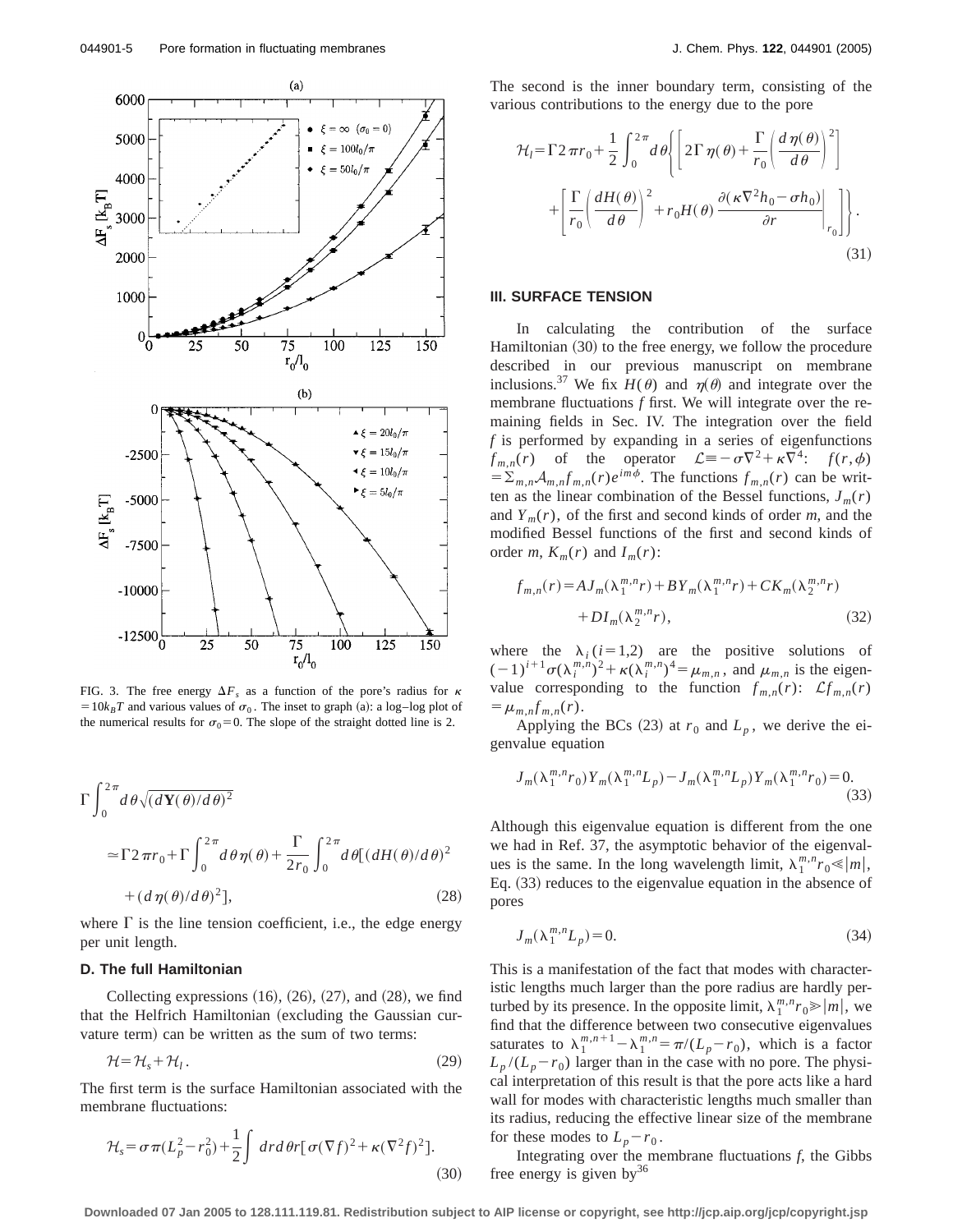$$
G(\sigma, A_p, r_0) = \sigma \pi (L_p^2 - r_0^2) + \mathcal{H}_l
$$
  
+ 
$$
\frac{k_B T}{2} \sum_{m,n} \ln \left\{ \frac{[\sigma(\lambda_1^{m,n})^2 + \kappa(\lambda_1^{m,n})^4] A_p \lambda_{\text{dB}}^2}{2 \pi k_B T N} \right\},
$$
(35)

where  $\lambda_{\text{dB}}$  is the thermal de-Broglie wavelength of the lipids. The Helmholtz free energy is given by  $F(A, A_p, r_0) = G$  $-\sigma A$ , where the total membrane area *A* is related to the surface tension by

$$
A = \pi (L_p^2 - r_0^2) - \frac{1}{2} \int_0^{2\pi} d\theta r_0 H(\theta) \frac{\partial h_0}{\partial r} \Big|_{r_0}
$$
  
+ 
$$
\frac{k_B T}{2} \sum_{m,n} \frac{1}{\sigma + \kappa (\lambda_1^{m,n})^2}.
$$
 (36)

Assuming that the membrane is incompressible and, therefore, that its total area is fixed, we can use Eq.  $(36)$  to derive the following equation, relating the surface tension and  $r_0$ :

$$
-\pi r_0^2 - \frac{1}{2} \int_0^{2\pi} d\theta r_0 H(\theta) \frac{\partial h_0}{\partial r} \bigg|_{r_0} + \frac{k_B T}{2} \sum_{m,n} \left[ \frac{1}{\sigma + \kappa (\lambda_1^{m,n})^2} - \frac{1}{\sigma_0 + \kappa (\lambda_{1,(0)}^{m,n})^2} \right] = 0.
$$
 (37)

In the above equation  $\lambda_{1,(0)}^{m,n}$  are the corresponding solutions of the eigenvalue equation in the absence of the inclusion  $(r_0=0)$ :  $J_m(\lambda_{1,(0)}^{m,n}L_p)=0$ , and  $\sigma_0 \equiv \sigma(r_0=0)$ . The first two terms on the left-hand side of Eq. (37) give the *change*  $\Delta A_0$ in the equilibrium area, i.e., the difference between the area of the surface whose profile is parametrized by  $h_0$  and  $A_p$  $= \pi L_p^2$ , the equilibrium area of the nonporous membrane. The second two terms give the *change* in the area stored in the fluctuations around the equilibrium profile. These changes cancel each other due to the conservation of the *total* area. Since we assume a finite size pore in the thermodynamic limit ( $r_0 \ll L_p$ ) and since  $H(\theta) \ll L_p$  and  $|\partial h_0 / \partial r|$  $\leq 1$  (which is why we keep only terms up to quadratic order in  $h_0$ ),  $\Delta A_0 \ll A_p$ . In this limit, we can expand  $\sigma$  around  $\sigma_0$ , and need only consider terms linear in  $\Delta A_0 / A_p$ :

$$
\sigma = \sigma_0 (1 + \delta), \quad \text{where} \quad \delta \sim \mathcal{O}(\Delta A_0 / A_p). \tag{38}
$$

After some straightforward algebra we find that the pore free energy, defined as  $\Delta F(r_0, h_0, \eta) \equiv F(r_0, h_0, \eta)$  $-F(0,0,0)$ , can be expressed by the following sum:<sup>37</sup>

$$
\Delta F(r_0, h_0, \eta)
$$
\n
$$
= \mathcal{H}_l(\sigma \to \sigma_0, h_0, \eta) - \pi \sigma_0 r_0^2
$$
\n
$$
+ \frac{k_B T}{2} \sum_{m,n} \ln \left[ \frac{\sigma_0(\lambda_1^{m,n})^2 + \kappa(\lambda_1^{m,n})^4}{\sigma_0(\lambda_{1,(0)}^{m,n})^2 + \kappa(\lambda_{1,(0)}^{m,n})^4} \frac{L_p^2 - r_0^2}{L_p^2} \right]
$$
\n
$$
\equiv \mathcal{H}_l(\sigma \to \sigma_0, h_0, \eta) + \Delta F_s(r_0), \qquad (39)
$$

where the sum runs over the modes  $n=0,1,...,\sqrt{N_0}$ , and, *m*  $= -\sqrt{N_0, \ldots, N_0}$  so that the total number of modes  $2N_0$  is proportional to the number of molecules forming the membrane *N*, while  $\lambda_{1,(0)}^{m,n}$  are the corresponding solutions of the eigenvalue equation in the absence of pores  $(34)$ . Note that despite the implicit coupling between membrane and pore fluctuations (the fields  $f$  and  $h_0$ , respectively), introduced by Eq.  $(37)$ , we were able to express the free energy as a sum of:  $(1)$  a free energy associated only with the membrane fluctuations  $\Delta F_s$ , and (2) the Hamiltonian  $\mathcal{H}_l$  which depends only on the boundary values  $h_0(\theta)$  and  $\eta(\theta)$ . This can be done only in the thermodynamic limit and for nearly-flat membranes, where terms higher than linear in  $\delta$  can be neglected in Eq.  $(38)$ .

An analytical approximation of  $\Delta F_s$  is obtained by assuming (based on our discussion of the asymptotic behavior of the eigenvalues  $\lambda_1^{m,n}$  that eigenvalues such that  $\lambda_1^{m,n}r_0$  $\langle \alpha | m |$  (long wavelength) are not affected by the pore, whereas modes with  $\lambda_1^{m,n} r_0 > \alpha |m|$  (short wavelength) grow by a factor  $L_p / (L_p - r_0)$ .<sup>37</sup> The dimensionless constant  $\alpha$  is of the order of unity and its value will be determined later by exact numerical calculation of  $\Delta F_s$ . Using this "stepfunction" approximation for the eigenvalues  $\lambda_1^{m,n}$ , and evaluating the sum in Eq.  $(39)$  as an integral, we obtain the simple result (correct up to quadratic order in  $r_0$ ) that

$$
\Delta F_s = -\pi r_0^2 \sigma_0 + \frac{k_B T r_0^2}{\alpha l_0^2} \left\{ 2 - \alpha - \left( \frac{l_0}{\pi \xi} \right)^2 \ln \left[ \left( \frac{\pi \xi}{l_0} \right)^2 + 1 \right] \right\}
$$
  
=  $-\pi r_0^2 (\sigma_0 + \Delta \sigma) = -\pi r_0^2 \sigma_{\text{eff}},$  (40)

where  $\xi \equiv \sqrt{\kappa/\sigma_0}$ , and  $l_0 = L_p / \sqrt{N_0}$  is a microscopic length cutoff which is of the order of the bilayer thickness. From the above equation, we identify the thermal correction to the surface tension as

$$
\Delta \sigma = \frac{k_B T}{\pi \alpha l_0^2} \left\{ \alpha - 2 + \left( \frac{l_0}{\pi \xi} \right)^2 \ln \left[ \left( \frac{\pi \xi}{l_0} \right)^2 + 1 \right] \right\}.
$$
 (41)

In order to test the accuracy of expression  $(40)$ , we have numerically solved the eigenvalue equation  $(33)$  and used the solutions to evaluate the sum in Eq.  $(39)$ . Numerical values of  $\Delta F_s(r_0)$  (for  $\kappa = 10k_BT$  and various values of  $\sigma_0$ ) are shown in Figs.  $3(a)-3(b)$ . They have been extracted by extrapolating the numerical results obtained for several values of  $750 \le N_0 \le 2000$  to the thermodynamic limit  $N_0 \rightarrow \infty$ . In the inset to Fig. 3(a), the results for  $\sigma_0=0$  are replotted on a logarithmic scale, showing that our prediction of a quadratic relation between  $\Delta F_s$  and  $r_0$  is attained only for large (macroscopic) pores with  $r_0 \ge 100l_0$  (the slope of the straight dotted line is 2). The discrepancy between the numerical values of  $\Delta F_s$  and Eq. (40) in the small  $r_0$  regime is due to the significant contribution to the free energy of the crossover modes  $\lambda_1^{m,n} r_0 \sim 1$  which is poorly calculated by the "step function'' approximation. The solid curves in Figs.  $3(a) - 3(b)$ depict our analytical expression (40) for  $\Delta F_s$ , with  $\alpha$  determined by fitting the results for large  $r_0$  to Eq. (40). The value of  $\alpha$  shows a slight dependence on the surface tension varying from 1.60 for  $\sigma_0 = 0$  to 1.75 for  $\xi = \sqrt{\kappa/\sigma_0} = 5l_0 / \pi$ .

Our numerical and analytical results suggest that  $\Delta \sigma \leq 0$ , making the effective surface tension smaller than the bare surface tension. Of particular interest is the fact, demonstrated in Fig.  $3(a)$ , that for weakly stretched membranes (large  $\xi$ ) the effective tension may be negative. In such a case the effective surface tension would act to prevent, rather than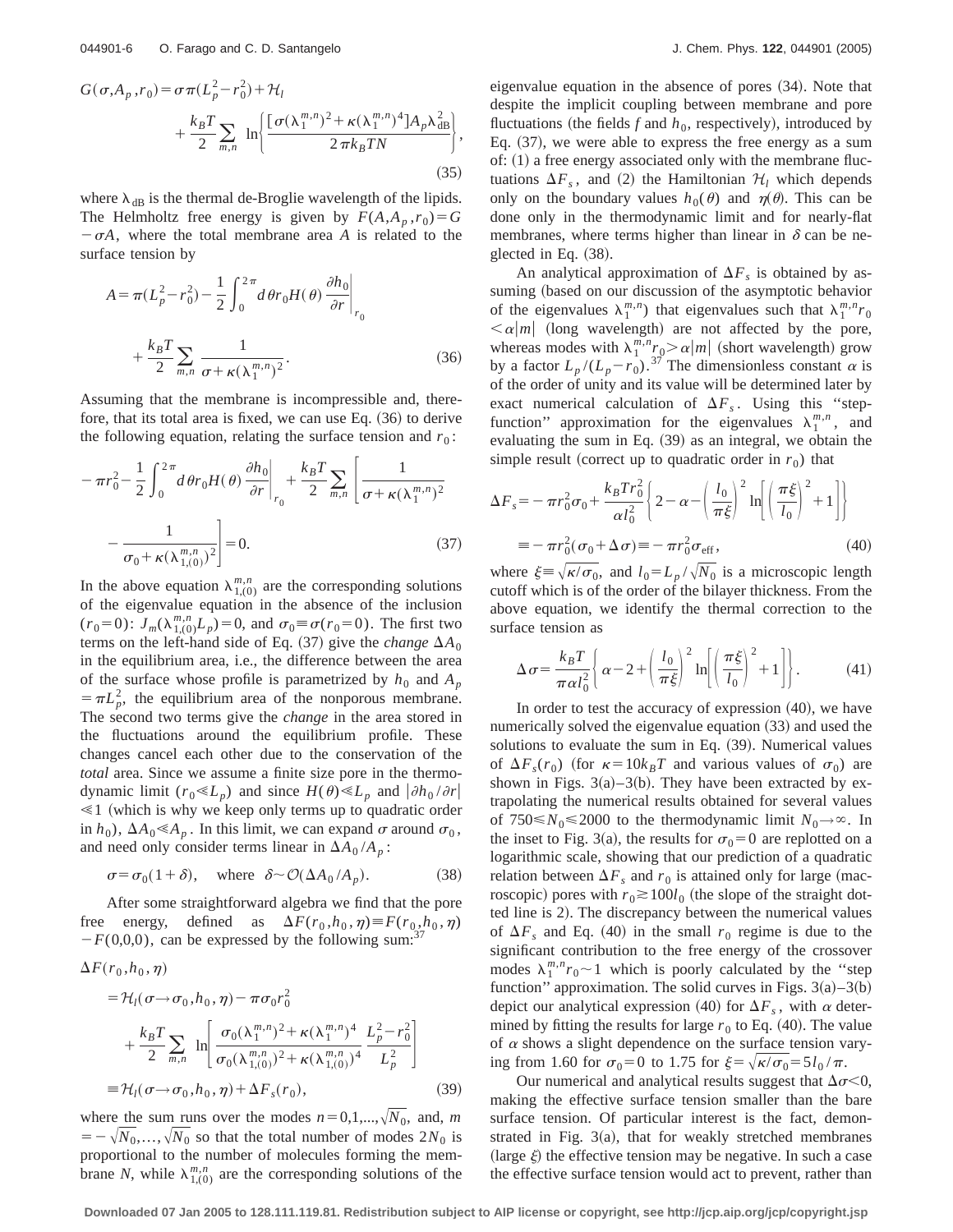facilitate, the opening of a pore. For strongly stretched membranes (small  $\xi$ ) the dominant contribution to  $\sigma_{\text{eff}}$  is of the bare surface tension. In this regime, the surface tension part of the free energy is well approximated by the second term of Eq. (1), i.e.,  $\Delta F_s \approx -\sigma_0 \pi r_0^2 \approx -\sigma \pi r_0^2$ .

### **IV. LINE TENSION**

In order to complete the calculation of the free energy, we now need to trace over the fields  $\eta$  and  $h_0$  which in Hamiltonian  $(31)$  [see also Eq.  $(39)$ ] are decoupled from each other. Introducing the Fourier transform of the field  $\eta$ ,

$$
\eta(\theta) = \frac{d_{\text{dB}}}{\sqrt{2N_1}} \sum_{m=-N_1}^{N_1} \widetilde{\eta}_m e^{im\theta},\tag{42}
$$

where  $d_{dB}$  is the de-Broglie thermal wavelength. Making the particular choice of  $\tilde{\eta}_0$  that satisfies the BC  $(9)$ ,

$$
\widetilde{\eta}_0 \simeq -\frac{d_{\text{dB}}}{\sqrt{2N_1}} \sum_{m \neq 0} \frac{|\widetilde{\eta}_m|^2}{2r_0},\tag{43}
$$

the corresponding Hamiltonian takes the form

$$
\mathcal{H}_l^{\eta} = \frac{\pi d_{\text{dB}}^2}{2N_1} \sum_{\substack{m = -N_1 \\ m \neq 0}}^{N_1} |\tilde{\eta}_m|^2 \frac{\Gamma}{r_0} (m^2 - 1). \tag{44}
$$

The  $|m|=1$  modes are trivial translation modes which do not contribute to the energy of the pore. The number of  $m \ge 2$ modes is equal to the number of microscopic degrees of freedom, namely the number of molecules on the rim of the pore. Since this number is proportional to the perimeter of the pore, we can write

$$
N_1 \approx b \left( \frac{r_0}{l_0} \right),\tag{45}
$$

where *b* is a numerical factor of the order of unity. Tracing over the variables  $\tilde{\eta}_m$  is straightforward, giving the free energy

$$
F_l^{\eta} = \frac{k_B T}{2} \sum_{|m|>1} \ln \left[ \frac{d_{\text{dB}}^2 (m^2 - 1) \Gamma / r_0}{k_B T N_1} \right]. \tag{46}
$$

If the number of modes is large  $N_1 \ge 1$  (i.e.,  $l_0 \ll r_0$ ) then the sum in the above expression can evaluated as an integral, giving

$$
F_l^{\eta} \approx 2 \pi r_0 \frac{bk_B T}{\pi l_0} \left[ \frac{1}{2} \ln \left( \frac{bd_{\text{dB}}^2 \Gamma}{k_B T l_0} \right) - 1 \right]. \tag{47}
$$

The contribution of the field  $h_0$  to the line tension free energy is also tractable. From the partial differential equation (21) and the BCs (22), it is easy to show that (for  $\sigma_0$ >0)  $h_0$ can be written by the following mode representation

$$
h_0(r,\theta) = \frac{d_{\text{dB}}}{\sqrt{2N_1}} \sum_{m=-N_1}^{N_1} \widetilde{h}_m \left(\frac{r_0}{r}\right)^{|m|} e^{im\theta} + \widetilde{h}_0 \frac{\ln(r/r_0)}{\ln(r_0/L_p)}.
$$
 (48)

Notice that  $\nabla^2 h_0 = 0$  everywhere and not only at the boundaries. Substituting expression  $(48)$  in Eq.  $(31)$ , one arrives at the following Hamiltonian:

$$
\mathcal{H}_l^h = \frac{\pi d_{\text{dB}}^2}{2N_1} \sum_{m=-N_1}^{N_1} |\tilde{h}_m|^2 \left( \frac{\Gamma}{r_0} m^2 + \sigma_0 |m| \right). \tag{49}
$$

Assuming that  $\sigma_0 \ll \Gamma/r_0$  (the weak stretching regime), it is easy to conclude that the resulting contribution to the free energy  $F_l^h \simeq F_l^\eta$ , and thus

$$
F_l = 2 \pi r_0 \Gamma + F_l^{\eta} + F_l^h
$$
  
\n
$$
\approx 2 \pi r_0 \left\{ \Gamma + \frac{bk_B T}{\pi l_0} \left[ \ln \left( \frac{bd_{\text{dB}}^2 \Gamma}{k_B T l_0} \right) - 2 \right] \right\}
$$
  
\n
$$
\equiv 2 \pi r_0 (\Gamma + \Delta \Gamma) \equiv 2 \pi r_0 \Gamma_{\text{eff}}.
$$
 (50)

We thus identify the thermal correction to the line tension of the pore

$$
\Delta \Gamma = \frac{bk_B T}{\pi l_0} \left[ \ln \left( \frac{bd_{\text{dB}}^2 \Gamma}{k_B T l_0} \right) - 2 \right].
$$
 (51)

For phospholipid bilayers at room temperature  $\Delta\Gamma$  is negative and is typically in the range of  $10^{-7} - 10^{-6}$  dyn.

#### **V. DISCUSSION AND SUMMARY**

The opening of a membrane pore has been traditionally regarded as an energetically-driven process. According to this view, the surface and line tensions are the forces driving, respectively, the opening and closure of pores. The balance between these opposing forces creates a nucleation barrier for the formation of long-lived pores, and requires the opening of a sufficiently large hole at the initial stage.

In previous studies, the role of thermal fluctuations has been limited to facilitating the opening of a nucleation pore. The critical pore size  $(2)$  and the height of the barrier  $(3)$ have been determined from Eq.  $(1)$  for the pore energy. However, at nonzero temperature an entropic part must be added to Eq.  $(1)$ . To fill the gap in the literature on the subject, we have calculated the thermal contributions to the pore free energy associated with  $(a)$  the shape of the boundary of the hole, and (b) the fluctuation spectrum of the membrane. Our study suggests that the pore free energy may be expressed by an equation similar to  $(1)$ 

$$
F = \Gamma_{\rm eff} 2 \pi r_0 - \sigma_{\rm eff} \pi r_0^2,\tag{52}
$$

in which the bare surface and line tensions are replaced by effective (renormalized) values. Typically, we find that  $\Gamma_{\text{eff}}$  $\langle \Gamma \rangle$  and  $\sigma_{\text{eff}} \langle \sigma \rangle$ , reflecting two opposite tendencies. The decrease in the line tension reduces membrane stability against pore formation. It reflects the larger configuration space available to a membrane with a hole present. The decrease in the surface tension, on the other hand, makes the formation of pores harder in comparison to the zero-temperature case. This effect originates from the change in the spectrum of membrane fluctuation occurring upon the opening of the pore and the resulting increase in bending energy.

We can identify a number of different regimes of pore stability. For tense membranes with positive effective line tension, we find the standard regime of classical nucleation theory. From Eq.  $(52)$ , we can identify the stability criteria for the growth of large pores to be  $r_0 > \Gamma_{\text{eff}} / \sigma_{\text{eff}}$ . For membranes with low surface tension, the effective surface tension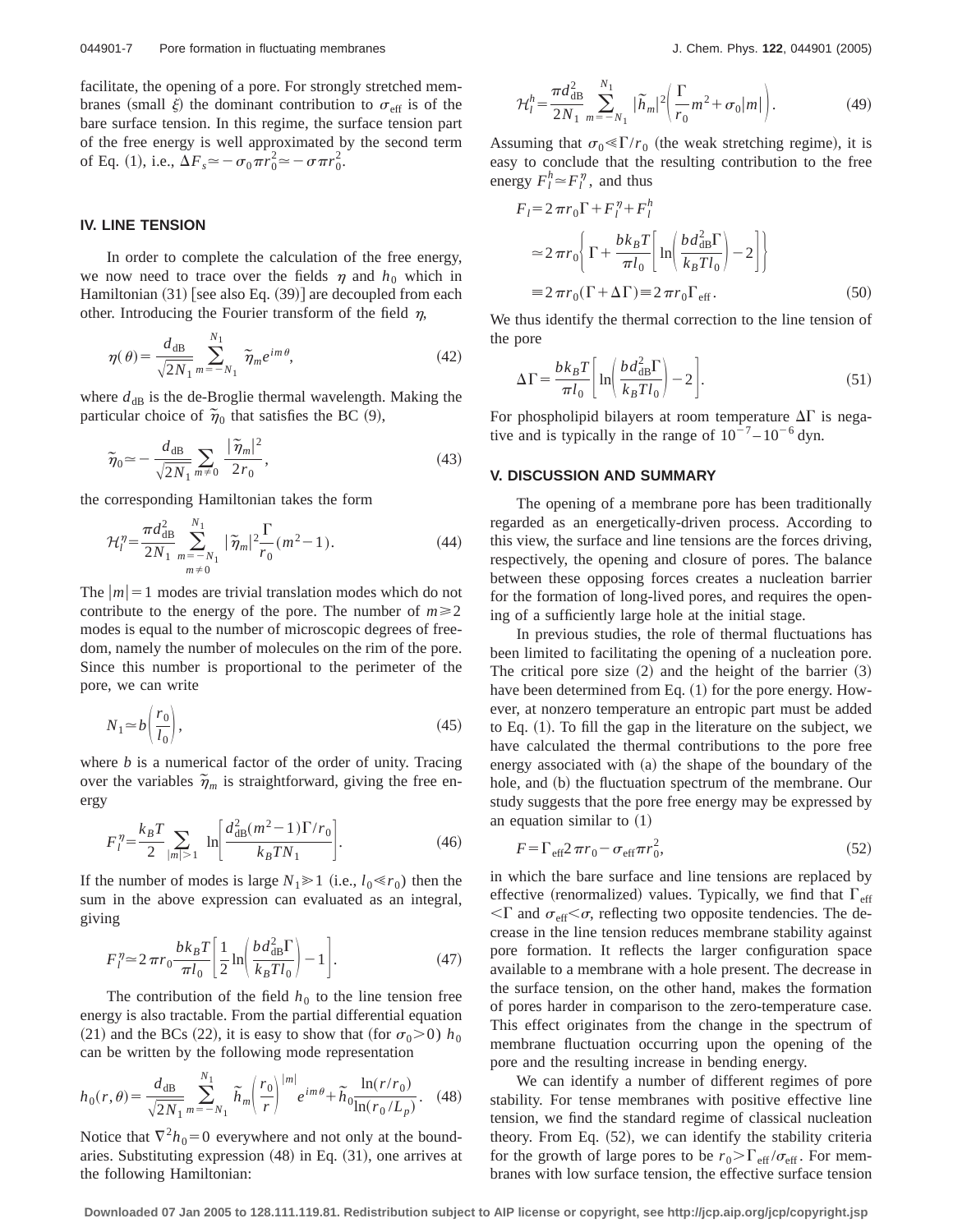will be negative. In this regime, pores will increase the free energy for all radii and one should not expect the formation of pores spontaneously as long as the effective line tension is positive. This regime is quite unlike classical nucleation theory, where a nucleation barrier for pore formation always exists.

In the theory of thermally activated poration, the nucleation rate of critical pores depends strongly on the free energy barrier  $\delta F = \pi \Gamma_{\text{eff}} / \sigma_{\text{eff}}$ , as exp( $-\delta F / k_B T$ ). The height of the nucleation barrier decreases as one approaches the temperature at which the effective line tension,  $\Gamma_{\text{eff}}$  (50), vanishes. Above this temperature the barrier disappears and the formation of pores occurs spontaneously. The growth of the pore will not be stopped as long as the surface tension remains positive. If the rate at which the surface tension is relaxed is too small, the membrane will rupture. However, we have demonstrated in Sec. III that membrane fluctuations renormalize the surface tension, making the *effective* tension negative when the *applied* tension is small. Therefore, we may have a situation where both  $\Gamma_{\text{eff}}$  and  $\sigma_{\text{eff}}$  are negative. In such a case, the free energy attains a minimum, not a maximum, for  $r_0 = \Gamma_{\text{eff}} / \sigma_{\text{eff}}$ , and a stable pore of that radius will be spontaneously formed. The radius of such a pore can be easily varied by several orders of magnitude by varying the applied tension and thereby tuning the value of  $\sigma_{\text{eff}}$ .

The pore size can be also varied by manipulating the magnitude of the line tension, e.g., by the addition of colipids that modify the ability of the lipids to pack at the edge region. Experiments in bilayer lipids to which lysoPC and cholesterol were added demonstrated that these molecules affect the line tension in opposite ways, with the former decreasing the line tension<sup>39</sup> and the latter increasing it.<sup>23,25</sup> Typical values of the line tension found experimentally are in the range of our estimate of the thermal correction  $\Delta\Gamma$  or somewhat larger. This demonstrates the significance of thermal effects in determining the stability of membranes against pore formation. In membranes composed of diblock copolymers these effects will probably be weaker since the bare line tension is expected to increase with the membrane thickness while the thermal correction is expected to decrease [see Eq.  $(51)$ , where the membrane thickness enters as a shortdistance cut-off. Re-examining previous studies which do not include temperature-dependent corrections is of particular importance because the experimental determination of the line tension  $\Gamma_{\text{eff}}$  is not direct. It is based on a suitable model relating the line tension to other measurable quantities such as the surface tension, pore radius, etc.

To better understand the effect of thermal fluctuations on pore formation, it is necessary to go beyond the second order expansion of the Helfrich Hamiltonian in  $h$  and  $\eta$ . In the  $\Gamma_{\text{eff}}$  < 0 regime, the system gains free energy by having pores with large perimeter, which means that holes with shapes that strongly deviate from circular will be highly favorable.<sup>35</sup> By restricting our analysis to small values of the field  $\eta$  (and hence to quasicircular pores only), we probably underestimate the magnitude of the thermal correction to the line tension. Moreover, for negative values of the effective line tension the formation of many pores is also likely to occur, as has been shown in some computer simulations.<sup>40</sup> The collective behavior of these pores and the (membrane-mediated) interactions between them $41$  are not well understood. The effect of solvent and in-plane viscosity, which may strongly influence the late-stage dynamical evolution of metastable pores, has been neglected in the present model and should be discussed.<sup>31</sup> More insight on the pores' architecture and their evolution can be gained by molecular-level studies and computer simulations.

#### **ACKNOWLEDGMENTS**

We would like to thank P. Pincus, P. Sens, and K. Katsov for stimulating and useful discussions. This work was supported by the NSF under Award No. DMR-0203755. The MRL at UCSB is supported by NSF No. DMR-0080034.

- <sup>1</sup>B. Alberts, D. Bray, J. Lewis, M. Raff, K. Roberts, and J. D. Watson, *Molecular Biology of the Cell* (Garland, New York, 1989).
- <sup>2</sup>D. S. Dimitrov and R. K. Jain, Biochim. Biophys. Acta 779, 437 (1984), and references therein.
- $3$ L. Chernomordik, Chem. Phys. Lipids  $81$ , 203 (1996).
- <sup>4</sup>M. Marsh and H. T. McMahon, Science 285, 215 (1999).
- 5A. Schmidt, M. Wolde, C. Thiele, W. Fest, H. Kratzin, A. V. Podtelejnikov, W. Witke, W. B. Huttner, and H.-D. Söling, Nature (London) 401, 133  $(1999).$
- <sup>6</sup>B. Bechinger, Biochim. Biophys. Acta 1462, 157 (1999).
- <sup>7</sup>T. Allen, Curr. Opin. Colloid Interface Sci. 1, 645 (1996).
- <sup>8</sup> R. G. Crystal, Science 270, 404 (1995); P. L. Felgner, Sci. Am. 276, 102  $(1997).$
- <sup>9</sup> *Structure and Dynamics of Membranes*, edited by R. Lipowsky and E. Sackmann (Elsevier, Amsterdam, 1995).
- <sup>10</sup> I. G. Abidor, V. B. Arakelyan, L. V. Chernomodik, Y. A. Chizmadzhev, V. F. Patushenko, and M. R. Tarasevich, Bioelectrochem. Bioenerg. **6**, 37  $(1979).$
- $11\,\text{D}$ . Needham and R. M. Hochmuth, Biophys. J. 55, 1001 (1989).
- 12C. Wilhelm, M. Winterhalter, U. Zimmermann, and R. Benz, Biophys. J. **64.** 121 (1993).
- <sup>13</sup>M. Winterhalter, Colloids Surf., A **149**, 161 (1999).
- <sup>14</sup>H. Bermudez, H. Aranda-Espinoza, D. A. Hammer, and D. E. Discher, Europhys. Lett. **64**, 550 (2003).
- <sup>15</sup>R. Bar-Ziv, T. Frisch, and E. Moses, Phys. Rev. Lett. **75**, 3481 (1995).
- 16O. Sandre, L. Moreaux, and F. Brochard-Wyart, Proc. Natl. Acad. Sci. U.S.A. 96, 10591 (1999).
- 17K. Olbrich, W. Rawicz, D. Needham, and E. Evans, Biophys. J. **79**, 321  $(2000)$ .
- 18M. A. Guedeau-Boudeville, L. Jullien, and J. M. di Miglio, Proc. Natl. Acad. Sci. U.S.A. 92, 9590 (1995).
- 19R. Singhvi, A. Kumar, G. P. Lopez, G. N. Stephanopoulos, D. I. C. Wang, G. M. Whitesides, and D. E. Ingber, Science 264, 696 (1994).
- 20A. Ertel, A. G. Marangoni, J. Marsh, F. R. Hallett, and J. M. Wood, Biophys. J. 64, 426 (1993).
- 21B. L.-S. Mui, P. R. Cullis, E. A. Evans, and T. D. Madden, Biophys. J. **64**, 443 (1993).
- <sup>22</sup> J. D. Litster, Phys. Lett. A 53, 193 (1975).
- <sup>23</sup>D. V. Zhelev and D. Needham, Biochim. Biophys. Acta **1147**, 89 (1993).
- <sup>24</sup> J. D. Moroz and P. Nelson, Biophys. J. **72**, 2211 (1997).
- 25E. Karatekin, O. Sandre, and F. Brochard-Wyart, Polym. Int. **52**, 486  $(2003).$
- <sup>26</sup>M. Müller and M. Schick, J. Chem. Phys. **105**, 8282 (1996).
- $27$  R. D. Groot and K. L. Rabone, Biophys. J. 81, 725  $(2001)$ .
- <sup>28</sup> O. Farago, J. Chem. Phys. **119**, 596 (2003).
- <sup>29</sup> J. Stecki, J. Chem. Phys. **120**, 3508 (2004).
- <sup>30</sup> R. R. Netz and M. Schick, Phys. Rev. E 53, 3875 (1996).
- 31F. Brochard-Wyart, P. G. de Gennes, and O. Sandre, Physica A **278**, 32  $(2000).$
- $32$  V. Talanquer and D. W. Oxtoby, J. Chem. Phys. **118**, 872 (2003).
- <sup>33</sup>L. Fournier and B. Joós, Phys. Rev. E **67**, 051908 (2003).
- $34$  Y. Levin and M. A. Idiart, Physica A 331, 571  $(2004)$ .